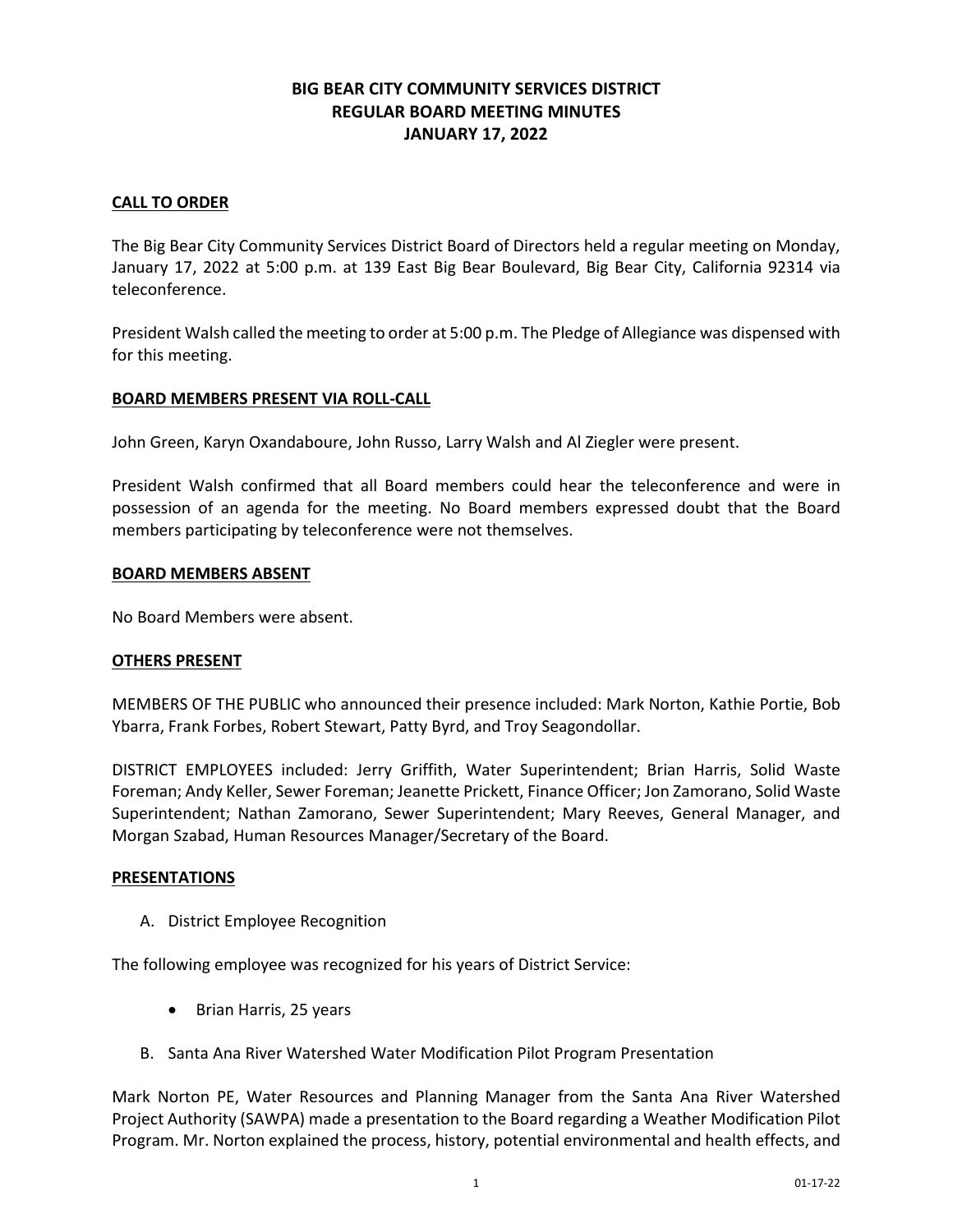annual cost estimates of cloud seeding. Mr. Norton answered Board and staff questions. Staff directed General Manager Mary Reeves to place this as an agenda item on the next Water Committee meeting.

## **INFORMATION ITEMS**

There were no information items.

## **CONSENT CALENDAR**

President Walsh read aloud the items on the consent calendar and asked for any public comment regarding the consent calendar items. There was no public comment given.

# **MOTION**

Upon motion by Director Green, seconded by Director Ziegler, and carried by the following roll-call vote:

| AYES:     | GREEN, OXANDABOURE, RUSSO, WALSH, ZIEGLER |
|-----------|-------------------------------------------|
| NOES:     | <b>NONE</b>                               |
| ABSENT:   | <b>NONE</b>                               |
| ABSTAINS: | <b>NONE</b>                               |

The Board approved the following consent items as presented:

- A. Minutes Regular Meeting January 3, 2022
- B. Cash/Checks Disbursements and Credit Card Purchases December 2021 \$1,747,575.09
- C. Reaffirm Findings in Resolution 2021-18 Authorizing Virtual Board and Committee Meetings to Continue Pursuant to AB 361

#### **REQUESTS FOR CONTINUANCE**

There were no requests for continuance.

#### **ITEMS REMOVED FROM THE CONSENT CALENDAR FOR DISCUSSION**

There were no items removed from the consent calendar for discussion.

#### **COMMITTEE & BOARD MEMBER REPORTS**

- A. The following Committees met since the last Board Meeting:
	- Solid Waste, January 13, 2022

General Manager Mary Reeves gave a brief summary of the discussion items that occurred at the Solid Waste Committee meeting which included a financial update and strategic planning strategies.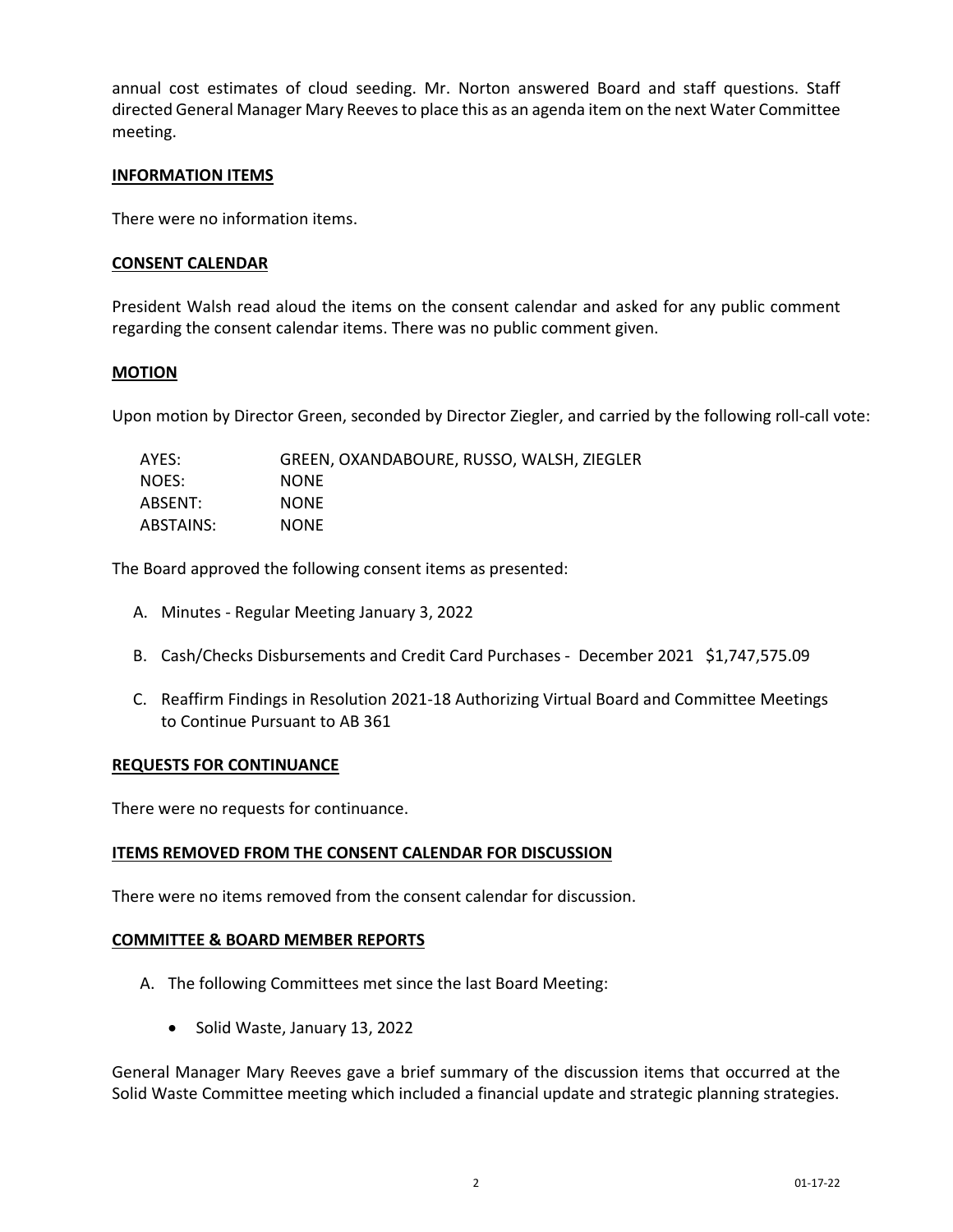## **STAFF REPORTS**

The General Manager's Report and Supervisors' Monthly Reports for December 2021 were discussed, received, and filed.

#### **UNFINISHED BUSINESS**

There were no unfinished business items.

#### **NEW BUSINESS/ADOPTION AGENDA/DISCUSSION/NOTICED HEARINGS**

A. Second Amended and Restated Memorandum of Understanding among the Bear Valley Basin Groundwater Sustainability Agency, the City of Big Bear Lake, Department of Water and Power, the Big Bear City Community Services District, the Big Bear Municipal Water District, and the Big Bear Area Regional Wastewater Agency

President Walsh asked General Manager Mary Reeves to describe this agenda item. Ms. Reeves explained that in 2017 Joint Powers Authority, the Bear Valley Basin Groundwater Sustainability Agency (BVBGSA) was formed consisting of the City of Big Bear Lake, Department of Water (DWP) and Power, the Big Bear City Community Services District (CSD), the Big Bear Municipal Water District (MWD), and the Big Bear Area Regional Wastewater Agency (BBARWA). Ms. Reeves noted that in 2018 the Board adopted a Memorandum of Understanding (MOU) with the other agencies of the BVBGSA for funding Phase 1 of the Replenish Big Bear Project. In 2019, the Board adopted and amended and restated MOU to fund Phase 2. The second amended and restated MOU will provide for additional cost-sharing contributions from each member agency to fund additional engineering studies to investigate the feasibility of implementing the project. It will also provide for grant fund reimbursements by the cost-sharing agencies if required by the grant contracts. Staff answered Board questions. President Walsh asked for public comment. No public comment was offered.

#### **MOTION**

Upon motion by Director Ziegler, seconded by Director Oxandaboure, and carried by the following roll-call vote:

| AYES:     | GREEN, OXANDABOURE, RUSSO, WALSH, ZIEGLER |
|-----------|-------------------------------------------|
| NOES:     | <b>NONE</b>                               |
| ABSENT:   | <b>NONE</b>                               |
| ABSTAINS: | <b>NONE</b>                               |

The Board reviewed and authorized the Board President to sign the attached second amended and restated MOU among the BVBGSA, DWP, CSD, MWD, and BBARWA.

#### **NON-AGENDA PUBLIC TESTIMONY**

Board Secretary Morgan Szabad reported that there were no written public communications received. Public comment by teleconference attendees was heard.

#### **DIRECTORS' CLOSING COMMENTS/ANNOUNCEMENT OF COMING EVENTS**

The Board Members made their closing comments and announcements of coming events.